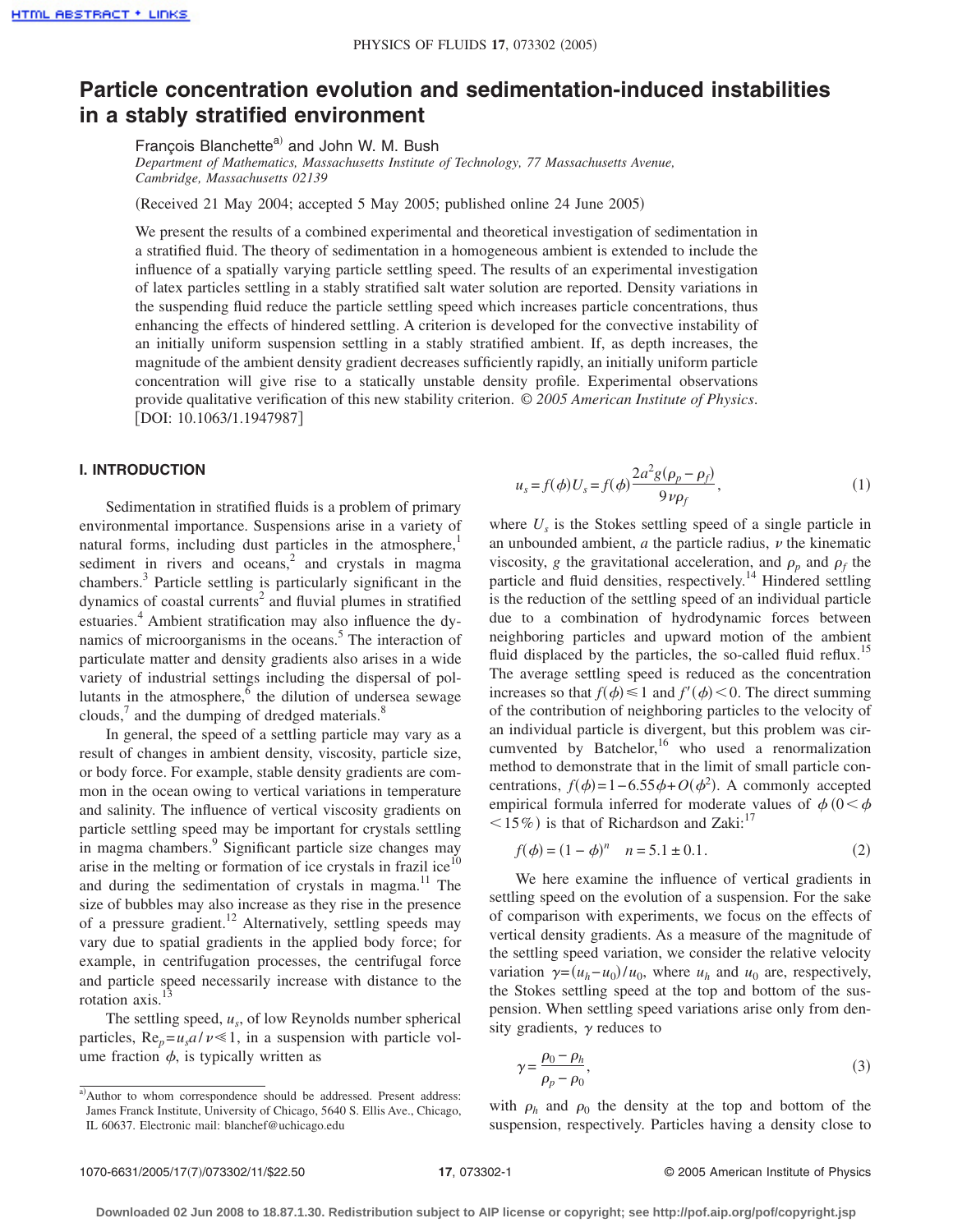that of the ambient fluid are thus subject to relatively large velocity variations.

The influence of a stable ambient density gradient on the settling speed of a single low Reynolds number particle was studied by Oster,<sup>18</sup> who demonstrated that the settling speed adjusts to the surrounding conditions on a time scale  $t_a$  $\sim a^2/\nu$ . The ratio of the adjustment time to the time required for a particle to settle a distance equal to its radius,  $t_s$  $=a/U_s$ , is thus equal to the particle Reynolds number, Re<sub>p</sub>  $=U_s a/v$ . We here focus our attention on particle settling for which  $\text{Re}_p \leq 1$ , which allows us to assume that the settling speed adjusts instantaneously and thus depends only on local parameters; Eq. (2) thus remains valid.

Instabilities may develop in a sedimenting system if a region of high particle concentration overlies a particledepleted region. Details of the instability of a region of high sand concentration settling into a clear fluid in a vertical Hele-Shaw cell were recently investigated by Völtz, Pesch, and Rehberg<sup>19</sup> and many similarities with the classic Rayleigh-Taylor instability were observed. A similar instability may result from particles settling across an ambient density jump. If a particle-laden fluid overlies a heavier, particlefree fluid, the initial density profile may be stable; however, as particles settle across the density interface, they form a region of high concentration above a particle-free region. The resulting three-layer system may then become unstable and the form of the resulting instabilities has been examined by Hoyal, Bursik, and Atkinson,<sup>20</sup> and Parsons, Bush, and Syvitski.<sup>2</sup>

As particles settle, random particle concentration fluctuations generally occur, leading to large-scale density gradients and concomitant convective motions.<sup>22</sup> Such concentration variations occur on the scale of the container size, *h*, and scale as  $\Delta \phi_f \sim (\phi a^3 / h^3)^{1/2}$ , thus giving rise to convective motions of typical velocity  $U_f \sim g'(\phi a^3 h)^{1/2}/\nu$ , where *g'*  $=g(\rho_p-\rho_f)/\rho_f$  is the reduced buoyancy of particles.<sup>23</sup> Particle mass conservation requires that the settling of particles through an ambient density gradient generate particle concentration variations with characteristic scale  $\Delta \phi_s \sim \phi \Delta \rho_f / \rho$ , where  $\Delta \rho_f$  is a typical ambient density variation. These may give rise to convective motions on the scale of the container size with typical velocity  $U_c \sim g(\Delta \rho_f / \rho) h^2 / \nu^2$ . We restrict our study to systems where the size of particles  $(~10^{-5} \text{ m})$ and of the container  $(\sim 10^{-1} \text{ m})$  are such that  $\Delta \phi_f \sim 10^{-7}$  is small relative to both  $\phi \sim 10^{-2}$  and  $\Delta \phi_s \sim 10^{-4}$  and we may thus neglect the effect of random fluctuations.

We begin by extending the description of hindered settling in a homogeneous fluid<sup>15</sup> to the case of a stably stratified ambient in Sec. II. The stability of the resulting motion is discussed in Sec. III. In Sec. IV we present the results of an experimental investigation of latex particles settling in a density gradient and compare them with the theoretical descriptions of Secs. II and III.

# **II. THEORETICAL DEVELOPMENTS**

We consider the equation of conservation of particles in the absence of fluid motion

$$
\partial_t \phi - \partial_z (u_s \phi) = 0. \tag{4}
$$

Here *t* and *z*, respectively, denote time and height, taken to be increasing upward. The relative importance of particle settling and diffusion of particle concentration due to hydrodynamic dispersion is prescribed by the Péclet number, Pe  $= u<sub>s</sub> h / \kappa<sub>ob</sub>$ , with  $\kappa<sub>ob</sub>$  the diffusion coefficient of particles and *h* the height of the container. We consider the large Péclet number limit in which particle diffusion may be neglected; moreover, we focus on suspensions where the particle size is sufficiently large that Brownian motion of particles is negligible. We assume that the particle settling speed and concentration are uniform in any horizontal plane so that we can restrict our domain to one spatial dimension. The hyperbolic conservation model (4) is expected to adequately describe the particle concentration evolution everywhere except in thin regions of characteristic scale *h*/Pe adjoining concentration discontinuities, where the effects of hydrodynamic dispersion may become important. Previous experimental work has confirmed the validity of the hyperbolic model in describing sedimentation in constant density ambients for both continuous and discontinuous particle concentration profiles.25,26

The development of convective instabilities that violate the horizontal uniformity condition will be considered in Sec. III. We assume the settling speed to be of the form (1). We consider monodisperse suspensions and low particle concentrations  $(\phi \ll 1)$  so that the fluid reflux is weak  $(u_r)$  $\sim u_s \phi$ ) and may be neglected. We thus have that  $U_s(z)$  is time independent and find

$$
\partial_t \phi - U_s V(\phi) \partial_z \phi = \phi f(\phi) \partial_z U_s \tag{5}
$$

where

$$
V(\phi) = \frac{d}{d\phi}(\phi f(\phi)).
$$
\n(6)

Using the method of characteristics (e.g., Debnath<sup>27</sup>), we observe that solving (5) is equivalent to solving simultaneously

$$
dt = -\frac{1}{U_s} \frac{dz}{V(\phi)} = \frac{d\phi}{\phi f(\phi)\partial_z U_s}.
$$
\n(7)

In general, this system cannot be solved analytically; however, special cases may be investigated in detail.

#### **A. Homogeneous ambient**

We first restrict our attention to homogeneous ambients where  $u_s$  depends exclusively on  $\phi$ . In this limit, Kynch<sup>15</sup> showed that the concentration of particles remains constant along straight lines in the time-height plane described by

$$
\frac{dz}{dt} = -U_s V(\phi). \tag{8}
$$

Note that for small values of  $\phi$ , approximately below 15%,  $V(\phi)$  is positive and decreasing.<sup>17</sup> Given an initial particle concentration, one may thus plot the associated characteristics and deduce the concentration at later times.

Two notable complications may occur; the first results from divergent characteristics. Consider an initial profile

**Downloaded 02 Jun 2008 to 18.87.1.30. Redistribution subject to AIP license or copyright; see http://pof.aip.org/pof/copyright.jsp**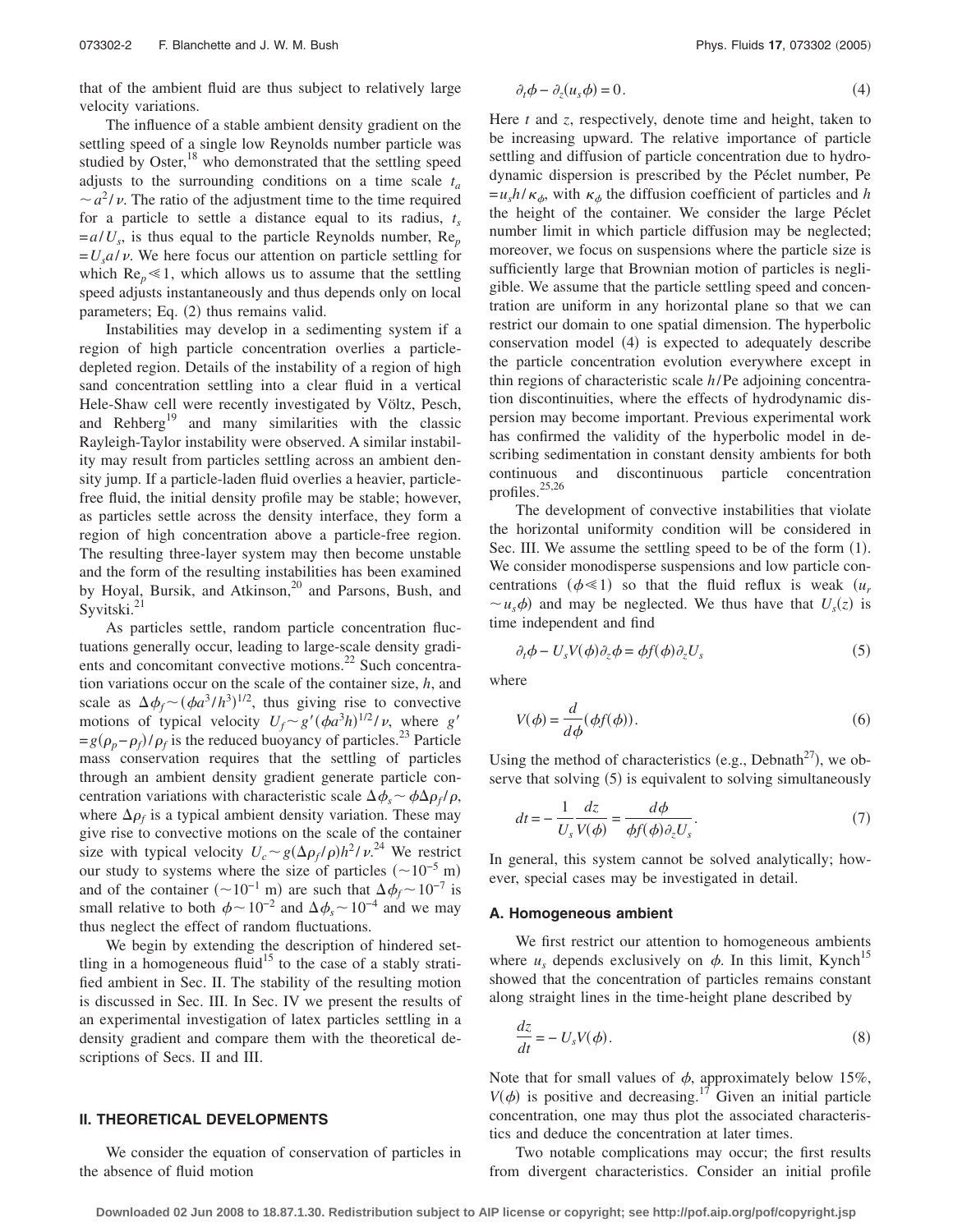

FIG. 1. Schematic illustration of the evolution of particle concentration along characteristics in a homogeneous ambient. (a) If  $V(\phi_2) < V(\phi_1)$ , with  $V(\phi) = d(\phi f(\phi)) / d\phi$ , characteristics travel faster in the underlying region  $(z \leq m)$  and an expansion fan forms from an initial discontinuity in particle concentration. (b) If  $V(\phi)$  increases with *z*, a shock may develop from a continuous initial distribution. The bottom region shows the accumulation of particles at their packing concentration,  $\phi_n$ 

where the concentration below  $z = m$  is given by  $\phi_1$  and that above by  $\phi_2$ , as shown in Fig. 1(a). If the slope of characteristics associated with  $\phi_2$  is greater than that associated with  $\phi_1$  (i.e.,  $-U_s V(\phi_2) \geq -U_s V(\phi_1)$ ), no characteristics will pass through a region of the *tz*-plane with apex at the point  $(t=0, z=m)$ . For low particle concentrations ( $\leq 15\%$ ), this corresponds to cases where  $\phi_1 \le \phi_2$ . An expansion fan then forms and matches continuously the two regions of known uniform concentration. The concentration at any point in the expansion fan,  $\phi_e(t, z)$ , satisfies

$$
z - m = -U_s V(\phi_e) t. \tag{9}
$$

If instead characteristics are converging, discontinuities in the particle concentration will form, see Fig. 1(b). When two characteristics meet, the concentration of particles cannot be found through the use of Eq. (4) alone. Because the concentration becomes discontinuous, a discrete expression for the particle conservation is needed to track the progression of the discontinuity. Labeling the region above the jump with index *a* and the region below with index *b*, conservation of particles then requires  $\phi_a(U_s f(\phi_a) + U_j) = \phi_b(U_s f(\phi_b))$ 

 $+U_j$ ), where  $U_j$  is the propagation speed of the jump. The shock thus moves through the suspension with speed

$$
U_j = -U_s \frac{\phi_b f(\phi_b) - \phi_a f(\phi_a)}{\phi_b - \phi_a} \tag{10}
$$

provided  $V(\phi_a) > V(\phi_b)$ ; otherwise, no discontinuities form. Note that shocks typically form when  $\phi_a < \phi_b$ , thus ensuring that they remain stable and do not generate convective motions. Concentration jumps may also form from continuous initial particle distributions when  $dV(\phi)/dz$  becomes infinite. Characteristics then cross and the time evolution of the concentration is found by following characteristics until they form a shock, and subsequently tracking the position of the shock using Eq. (10), as shown schematically in Fig. 1(b). If the initial particle concentration is continuous, the characteristics that first meet originate from points infinitesimally close, which we denote by  $z_0$  and  $z_0 + \epsilon$ , with  $\epsilon \rightarrow 0$ . Denoting the initial particle distribution by  $\phi_i(z)$ , the time,  $t_j$ , at which characteristics originating from  $z_0$  and  $z_0 + \epsilon$  intersect satisfies

$$
z_0 - U_s V(\phi_i(z_0)) t_j = z_0 + \epsilon - U_s V(\phi_i(z_0 + \epsilon))
$$

Taking the limit  $\epsilon \rightarrow 0$  and denoting the maximum of  $dV(\phi_i)/dz$  by  $z_m$  indicates that characteristics first cross at

$$
t_j = \frac{1}{U_s} \frac{1}{\left. \frac{dV(\phi_i)}{dz} \right|_{z_m}} \quad z_j = z_m - \frac{V(\phi_i(z_m))}{\left. \frac{dV(\phi_i)}{dz} \right|_{z_m}}.
$$

As particles reach the bottom of the container, their concentration reaches a maximum approximately equal to the close-packed concentration<sup>28</sup>  $\phi_n \sim 0.62$ . The bottom of the container is thus a source of characteristics of slope  $-U_sV(\phi_p)$ . Note that these lines are expected to have a positive slope corresponding to the accumulation of particles at the bottom. Similarly, characteristics of slope  $-U_sV(0)$  originate from the top of the suspension if no new particles are introduced. In a homogeneous ambient, these upper and lower boundary conditions are sufficient to track the evolution of  $\phi$  throughout the suspension.

#### **B. Stratified ambient**

We now consider particles settling through an ambient in which the settling speed of individual particles decreases linearly from  $u_h$  at the top,  $z=h$ , to  $u_0$  at the bottom,  $z=0$ , due to some combination of density, viscosity, or body force variations. The settling speed of particles within the suspension is then of the form  $u_s(z, \phi) = f(\phi)(u_0 + \Gamma z)$ , where the velocity gradient is  $\Gamma = (u_h - u_0)/h$ . The system (7) then takes the form

$$
dt = -\frac{dz}{(u_0 + \Gamma z)V(\phi)} = \frac{1}{\Gamma} \frac{d\phi}{f(\phi)\phi}.
$$
 (11)

Solving for the first and third terms, and for the second and third terms yields, respectively,

$$
K_1 = P(\phi) - \Gamma t, \quad K_2 = \phi f(\phi) U_s \tag{12}
$$

where we define  $P(\phi) = \int_{1/2}^{b} \frac{d}{c} \cdot f(c f(c))$  and  $K_1$ ,  $K_2$  are constants. The general solution is thus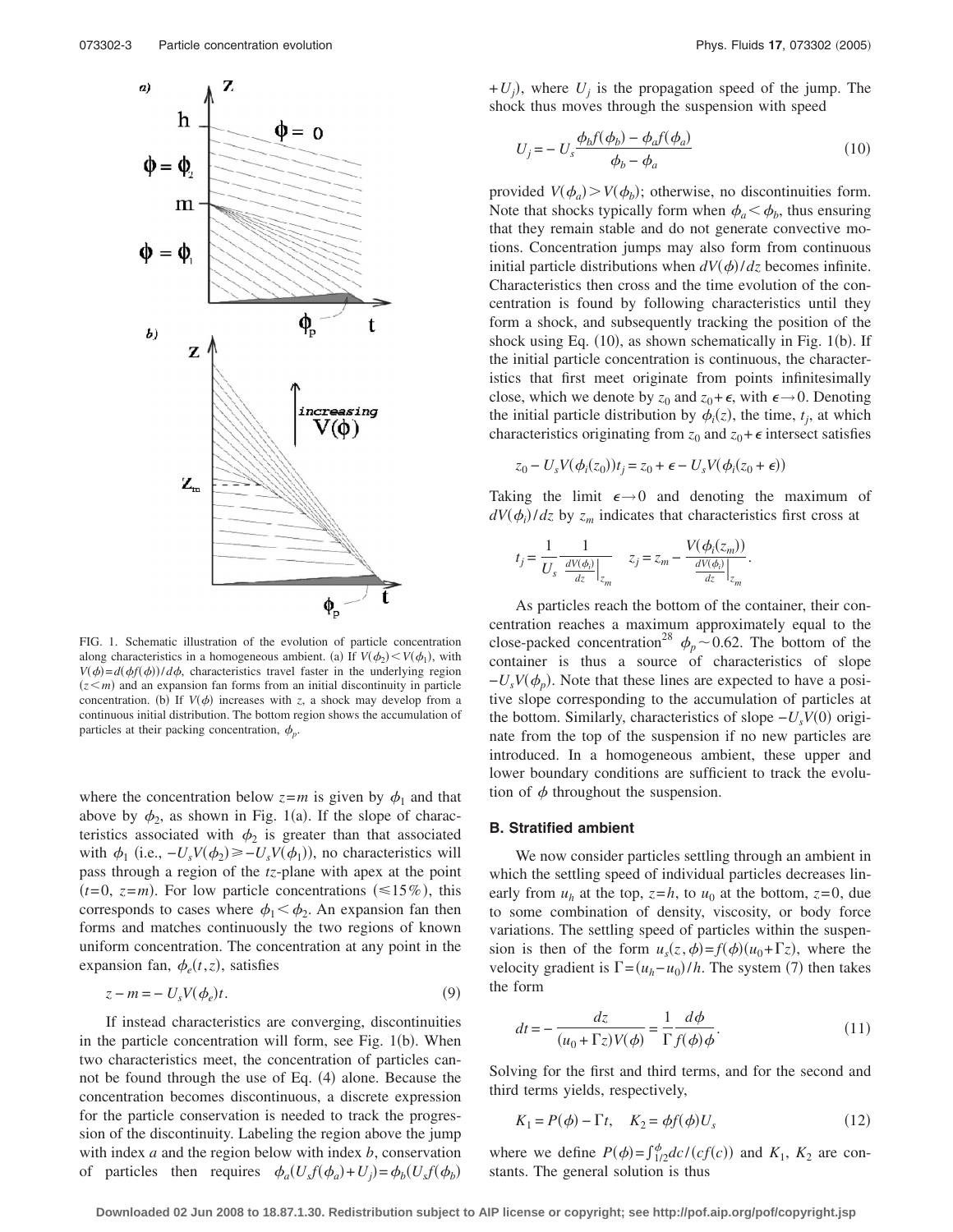

FIG. 2. The time evolution of an initial particle concentration jump of particles of radius 50  $\mu$ m and density 1.19 g/cc settling in a stable linear density gradient, with density 1 g/cc at the top and 1.18 g/cc at the bottom, as computed via Eqs. (14) and (15). Here initial particle concentrations are  $\phi_1$ = 0.01 below *z*= 20 cm and  $\phi_2$ = 0.03 above *z*= 20 cm. Characteristics are divergent, leading to the formation of an expansion fan.

$$
\Gamma t = P(\phi) + F(U_s \phi f(\phi))
$$
\n(13)

In general, this solution may only be expressed implicitly, but simple initial conditions yield explicit expressions.

We consider a step function as an initial condition:  $\phi$  $=\phi_1$  if  $0 < z < m$ ,  $\phi = \phi_2$  if  $m < z < h$  and  $\phi = 0$  otherwise, as shown in Fig. 1(a). Characteristics are described by  $dz/dt=$  $-(u_0 + \Gamma z)V(\phi)$  and for general  $\phi_1$  and  $\phi_2$ , the particle concentration satisfies

$$
\phi(z,t) = P^{-1}(\Gamma t + P(\phi_1)) = P^{-1}(\Gamma t + P(\phi_2))
$$
\n(14)

We consider the function  $V(\phi)$  to be decreasing with  $\phi$ , a dependence that has been verified experimentally for low particle concentrations ( $\phi \lesssim 15\%$ ) by Richardson and Zaki.<sup>17</sup> If  $\phi_1 < \phi_2$ , the regions of concentration  $P^{-1}(\Gamma t + P(\phi_1))$  and  $P^{-1}(\Gamma t + P(\phi_2))$  drift apart and are joined by an expansion fan. For any point  $(z, t)$  in that region,  $\phi(z, t) = P^{-1}(\Gamma t)$  $+P(\phi_m)$ , where  $\phi_m$  satisfies

$$
m = \frac{1}{\Gamma} \left[ \frac{P^{-1}(\Gamma t + P(\phi_m)) f(P^{-1}(\Gamma t + P(\phi_m)))}{\phi_m f(\phi_m)} (u_0 + \Gamma z) - u_0 \right].
$$
\n(15)

Because  $dV(\phi)/d\phi < 0$ , we must have that  $\phi_1 < \phi_m < \phi_2$ ; the concentration of the suspension may thus be determined everywhere. Using the Richardson-Zaki formula (2) allows us to compute the concentration evolution numerically. Figure 2 illustrates the evolution of a particle concentration jump with  $\phi_1 \leq \phi_2$  settling in a stable linearly stratified ambient. The position of the top interface  $z_i$  may be found by integrating

$$
\frac{dz_i}{dt} = f(\phi)(u_0 + \Gamma z_i)
$$
\n(16)

with the initial condition  $z_i(0) = h$ .

If  $\phi_1 > \phi_2$ , the two regions described by Eq. (14) overlap, leading to the formation of a shock across which the concentration changes abruptly. The presence of a disconti-



FIG. 3. Time evolution of a concentration jump of particles of radius 50  $\mu$ m and density 1.19 g/cc settling in a stable linear density gradient, with density 1 g/cc at the top and 1.18 g/cc at the bottom, computed via Eqs.  $(14)$ and (17). Initial concentrations are  $\phi_1 = 0.03$  below  $z = 12$  cm and  $\phi_2 = 0.01$ above  $z = 12$  cm. Characteristics are convergent, thus the concentration jump remains sharp. The rate of descent of the upper interface and concentration jump are markedly different.

nuity again forces the use of a discrete statement of particle conservation from which we deduce that the concentration jump propagates with speed  $U_i$  given by

$$
U_j(z,t) = \frac{dz_j}{dt} = U_s(z)\frac{\phi_b f(\phi_b) - \phi_a f(\phi_a)}{\phi_b - \phi_a}
$$
(17)

The position of the shock,  $z_j$ , may thus be obtained by integrating equation (17) in time. Using the Richardson-Zaki formula (2) again allows for the numerical computation of the time evolution of the particle concentration. Figure 3 shows the evolution of a particle jump settling in a linear stratification, with initial concentrations  $\phi_1 = 0.03$  and  $\phi_2 = 0.01$ , respectively, below and above  $z = 12$  cm.

If the settling speed depends on height in a nonlinear fashion, we may compute numerically the time evolution of the particle concentration and the positions of the top interface and concentration jumps. We note from Eqs. (7) that the quantity  $K_2 = U_s \phi (1 - \phi)^{5.1}$  remains constant along characteristics given by  $dz/dt = -U_s d[\phi(1-\phi)^{5.1}]/d\phi$ . From a given initial particle concentration, we may thus solve numerically for  $\phi$ . If a discontinuity occurs and is such that the concentration above the shock,  $\phi_a$ , is less than that below,  $\phi_b$ , the settling process is expected to remain stable. If the concentration of particles is everywhere less than 15%, the concentration jump remains sharp and the speed of the shock is given by Eq. (10). Computing the concentrations of the bottom and top regions using the method of characteristics, we may track the position of the concentration jump as a function of time. The speed of the top interface obeys Eq. (16), which may also be integrated in time, using  $z_i(0) = h$ .

# **III. CONVECTIVE INSTABILITIES**

We consider a physical system where an initial particle concentration  $\phi_i(z)$  settles in a fluid whose density increases with depth,  $d\rho_f/dz \leq 0$ . If particles are denser than the ambient fluid,  $\rho_p > \rho_f$ , a vertical gradient in particle concentration may yield a statically unstable density gradient and may give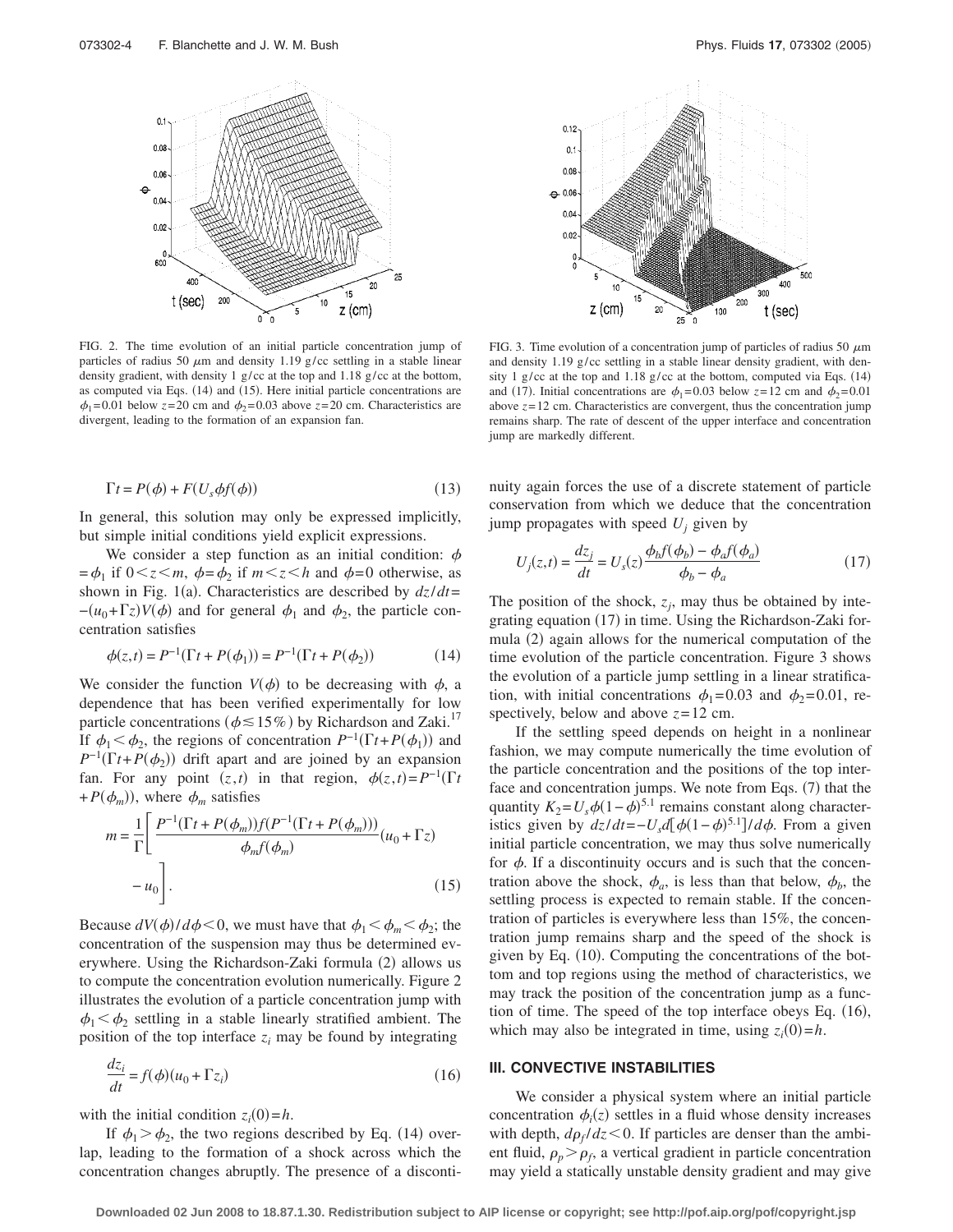

FIG. 4. If particles settle through an ambient density jump,  $\rho_t < \rho_b$ , instabilities may develop if the concentration below the jump is greater than the initial concentration in the bottom region  $\phi_b > \phi_i$ .

rise to large-scale convective overturning. We derive in this section a criterion for the development of a statically unstable bulk density profile from particles settling in a stably stratified ambient.

A simple criterion may be obtained for the formation of an unstable density profile from sedimentation across a stable density jump. Consider a fluid of density  $\rho_t$  containing an initial particle concentration  $\phi_t$  overlying a fluid of density  $\rho_b$  and particle concentration  $\phi_i$  (see Fig. 4). Conservation of particle flux across the interface requires that the concentration of particles having settled through the jump,  $\phi_h$ , satisfies

$$
\phi_{h}f(\phi_{b}) = \frac{\phi_{t}f(\phi_{t})(\rho_{p} - \rho_{t})}{(\rho_{p} - \rho_{b})}.
$$
\n(18)

If  $\phi_b > \phi_i$ , the resulting density profile is statically unstable in the lower region. In particular, if the concentration above and below the density jump are initially equal,  $\phi_t = \phi_b$ , the bottom region will become statically unstable owing to the development of a high particle concentration layer in its upper extremities.

We now turn our attention to systems where particles settle in a continuous, stable stratification. For example, consider a uniform concentration of particles settling in a stable density gradient overlying a region of constant density [but with no density jump, see Fig.  $8(c)$ ]. As particles settle, their concentration increases in the stably stratified region but remains constant in the region of constant density. A region of high particle concentration thus forms at the top of the layer of constant density and the resulting density profile is unstable. Hindered settling facilitates the formation of such instabilities by further increasing the concentration of particles in the stratified layer. We wish to characterize the initial conditions for which an initially stable configuration may generate an unstable bulk density profile. In the following argument, we neglect hindered settling in order to obtain a simpler criterion valid to  $O(\phi)$ . The effects of hindered settling may be incorporated in a similar fashion but would require the use of cumbersome notation.

We begin by recalling that, in the absence of hindered settling, the quantity  $K_2 = U_s \phi$  is constant along characteristics of slope  $dz/dt = -U_s(z)$ . We define a function  $a(z)$  $=\int_0^z (U_s(z'))^{-1} dz'$  such that characteristics passing through a point  $(z, t)$  originate from the point  $(z_0, 0)$ , with

$$
a(z_0) = a(z) + t.
$$
 (19)

The concentration of particles at any point  $(z, t)$  below the top interface is then

$$
\phi(z,t) = \frac{U_s(z_0)\phi_i(z_0)}{U_s(z)} = \frac{U_s(a^{-1}(a(z)+t))\phi_i(a^{-1}(a(z)+t))}{U_s(z)}
$$
(20)

where  $\phi_i$  is the initial particle concentration.

Because the settling speed changes only owing to variations in the ambient fluid density,  $\rho_f(z)$ , we have

$$
\frac{U_s(z_0)}{U_s(z)} = \frac{\rho_p - \rho_f(z_0)}{\rho_p - \rho_f(z)}.
$$
\n(21)

The density of the suspension then becomes, according to  $(20)$  and  $(21)$ ,

$$
\rho(z,t) = \rho_f(z) + \phi(z)(\rho_p - \rho_f(z)) \n= \rho_f(z) + \phi_i(z_0)(\rho_p - \rho_f(z_0)).
$$
\n(22)

Using the definition of  $a(z)$  and Eq. (19) we find the derivative of the density of the suspension to be

$$
\frac{d\rho}{dz}\bigg|_{z} = \frac{d\rho_f}{dz}\bigg|_{z} + \frac{\rho_p - \rho_f(z_0)}{\rho_p - \rho_f(z)}\bigg((\rho_p - \rho_f(z_0))\frac{d\phi_i}{dz}\bigg|_{z_0} - \phi_i(z_0)\frac{d\rho_f}{dz}\bigg|_{z_0}\bigg) \tag{23}
$$

A simple result may be found if we further assume that the initial concentration of particles is uniform. We then find that an unstable density profile,  $d\rho/dz > 0$ , is formed at a height *z* if

$$
\left. \frac{d\rho_f}{dz} \right|_z > \phi_i(z_0) \left( \frac{\rho_p - \rho_f(z_0)}{\rho_p - \rho_f(z)} \right) \left. \frac{d\rho_f}{dz} \right|_{z_0} \tag{24}
$$

where it should be noted that the derivative of  $\rho_f$  with respect to *z* is everywhere negative (or zero). For a given *z*,  $z_0(t)$ ranges over all values such that  $h > z_0 > z$ . In particular, if the density gradient vanishes  $\left(\frac{d\rho_f}{dz}=0\right)$  beneath a stratified region, particle settling will always result in a statically unstable density profile. This criterion also indicates that no statically unstable profile may develop due to particle settling if the fluid density gradient becomes more negative with increasing depth  $\left(\frac{d^2 \rho_f}{dz^2} > 0\right)$ . We note that larger particle concentrations will more readily generate unstable density profiles, which is to be expected since particles act as the destabilizing agent.

The analogy with the Rayleigh-Bénard instability suggests that the formation of a statically unstable density profile does not necessarily lead to large-scale convective overturning. In particular, both fluid viscosity and the downward propagation of the particle concentration gradient due to particle settling may act to stabilize the system: Perturbations must presumably grow faster than the particle settling speed in order for instabilities to develop.<sup>29</sup> The vertical extent of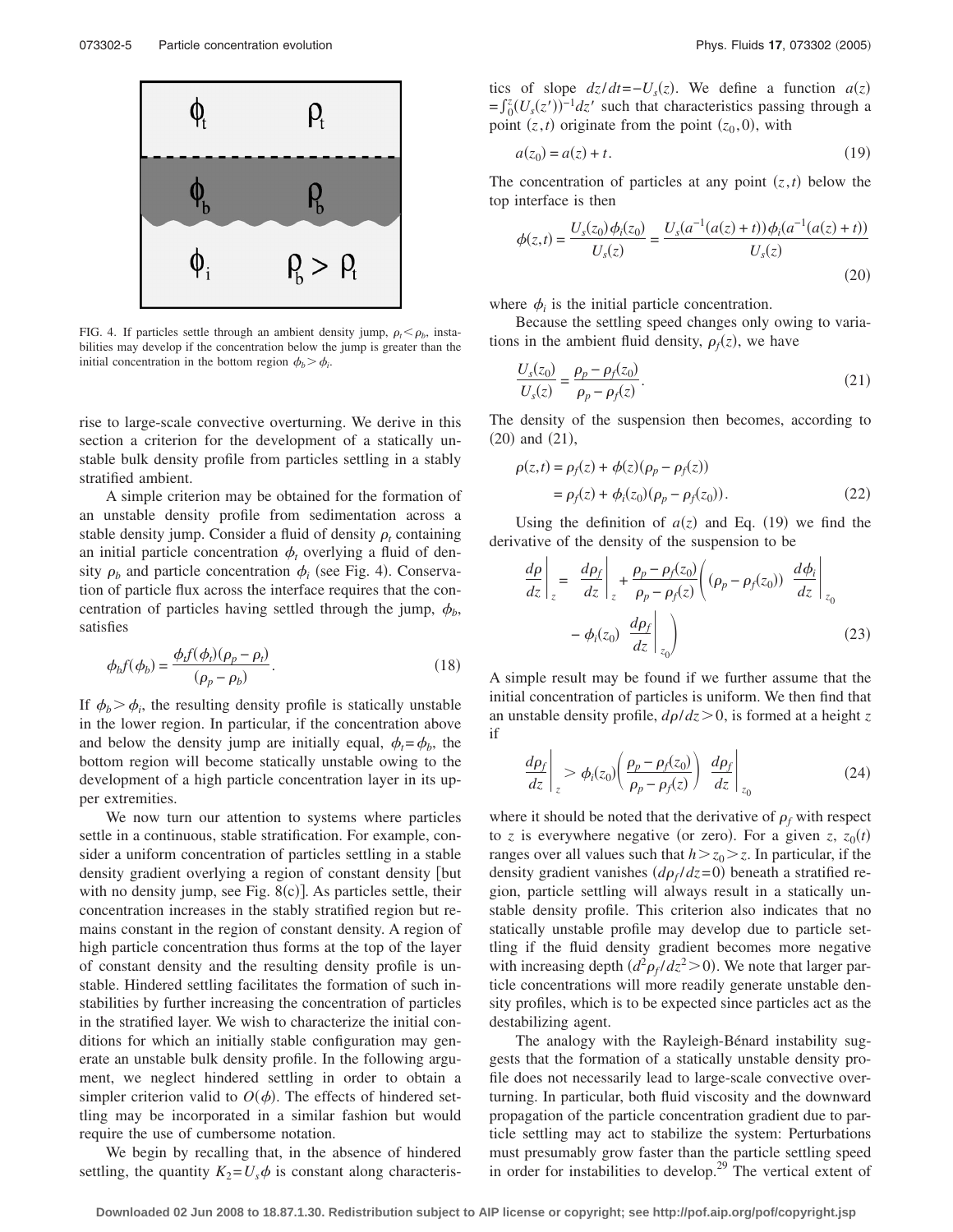

FIG. 5. A schematic illustration of the apparatus used in our experimental study. The tank is filled from below via the Oster double-bucket technique to obtain a stably stratified ambient with either a suspension of uniform concentration or a particle concentration jump.

the unstable region,  $d(t)$ , typically grows as particles settle and we may define a time-dependent Rayleigh number

$$
Ra(t) = \frac{g\Delta\rho d(t)^3}{\rho\kappa_\phi\nu} \tag{25}
$$

where  $\Delta \rho$  is the density difference across the unstable region. If  $Ra(t)$  exceeds a critical value, perturbations to the concentration profile will grow, under the influence of gravity, at a rate larger than both the diffusive and particle settling rates and convective motions will dominate the system. The onset of instability is therefore expected to coincide with the unstable region reaching its critical size.

If convective motions are present, the concentration of particles becomes nonuniform across horizontal planes and the analysis of Sec. II fails. However, the horizontally averaged concentration in the convective region,  $\phi_c$ , may be estimated using the results of Martin and Nokes. $30$  Their analysis is based on the assumption that convective motions are sufficiently vigorous to maintain a vertically uniform averaged particle concentration. Their model may be adapted to yield the evolution of the average particle concentration in our system by assuming that this concentration is decreased by particles settling out of the mixed region and increased by particles being supplied at the top of the convective region.

## **IV. EXPERIMENTS**

A series of experiments were conducted in order to investigate the evolution of a suspension settling in a stably stratified ambient. Particular attention was given to tracking the position of the top interface and concentration jumps and to examining the stability of the resulting motion. The experimental apparatus, shown schematically in Fig. 5, consisted of a Plexiglas tank 40 cm high, 5 cm wide, and 2.5 cm thick. Vibration control mounts isolated the container from mechanical disturbances and were used to level the system and so ensured that no Boycott effect was present.<sup>31</sup> Bangs Labs polymer beads of density 1.19 g/cc and radius  $49\pm8$  µm were used and the smallest particles present, with radius 41  $\mu$ m, determined the progression of the top interface.

Salt water was used as a suspending fluid and linear density gradients were generated via the double-bucket technique.<sup>32</sup> Nonlinear density gradients could be generated by varying the flow rates between the two buckets. The container was filled from below with progressively heavier fluid. Two distinct initial particle distributions were considered. To produce an initially uniform distribution of particles, an equal volume fraction of particles was added to each of the two source buckets. To produce a system marked by an initial particle concentration jump, a given volume fraction of particles was initially present in each source bucket; at the appropriate time, particles were added simultaneously to both buckets so that the concentration increased abruptly and remained constant thereafter. The filling process took approximately one minute, in which time particles settled less than 2 cm.

In our experiments, the hydrodynamic particle diffusivity is very small,<sup>33</sup>  $\kappa_A \sim 10^{-8}$  m<sup>2</sup>/s, and the associated Péclet number is thus approximately  $Pe = u_s h / \kappa_\phi = 10^4$ . Particle diffusion therefore only plays a role near particle concentration discontinuities and over scales of order 0.1 mm. The effects of polydispersity also tend to diffuse shocks: Owing to particle size variations, the thickness of interfaces is expected to grow linearly in time at a rate of 5 cm/h. The propagation speed of interfaces is thus an order of magnitude faster than their spreading rate; consequently, the hyperbolic model will adequately provide a leading order description of the evolution of the particle concentration.

Precise measurements of the density profiles were performed using a PME salinity probe calibrated using an Anton Parr DMA 35 densitometer. Because the salinity probe generated significant disruptive fluid motion, density profiles were only taken after completion of the sedimentation process. The initial density gradient was calculated from the flow rates used in the double-bucket filling method; the reliability of these calculations was confirmed in a series of initial experiments where no particles were present. The salinity variations also prompted viscosity variations of the salt water solution<sup>34</sup> of up to 50%. From the density and viscosity profile so deduced, we could evaluate the settling speed as a function of height using Eq. (1). The settling speed typically varied by a factor of  $\gamma = 2$  over the depth of the tank. In the absence of large scale instabilities (see Sec. IV C), particle settling did not generate any noticeable fluid motion. The density profiles taken following the sedimentation were in good agreement with the profiles computed using the double-bucket flow rates and confirmed that the stable sedimentation process did not affect the ambient density profile.

The time evolution of concentration jumps and the top interface were measured from video recordings. The flow evolution was recorded with a Cohu 4912-2000 CCD video camera with resolution 768 by 494 pixels, and images were analyzed and enhanced with the DIGIMAGE<sup>35</sup> and MATLAB softwares. Ambient lighting was found to be the most effective, as more intense lighting led to substantial light scatter-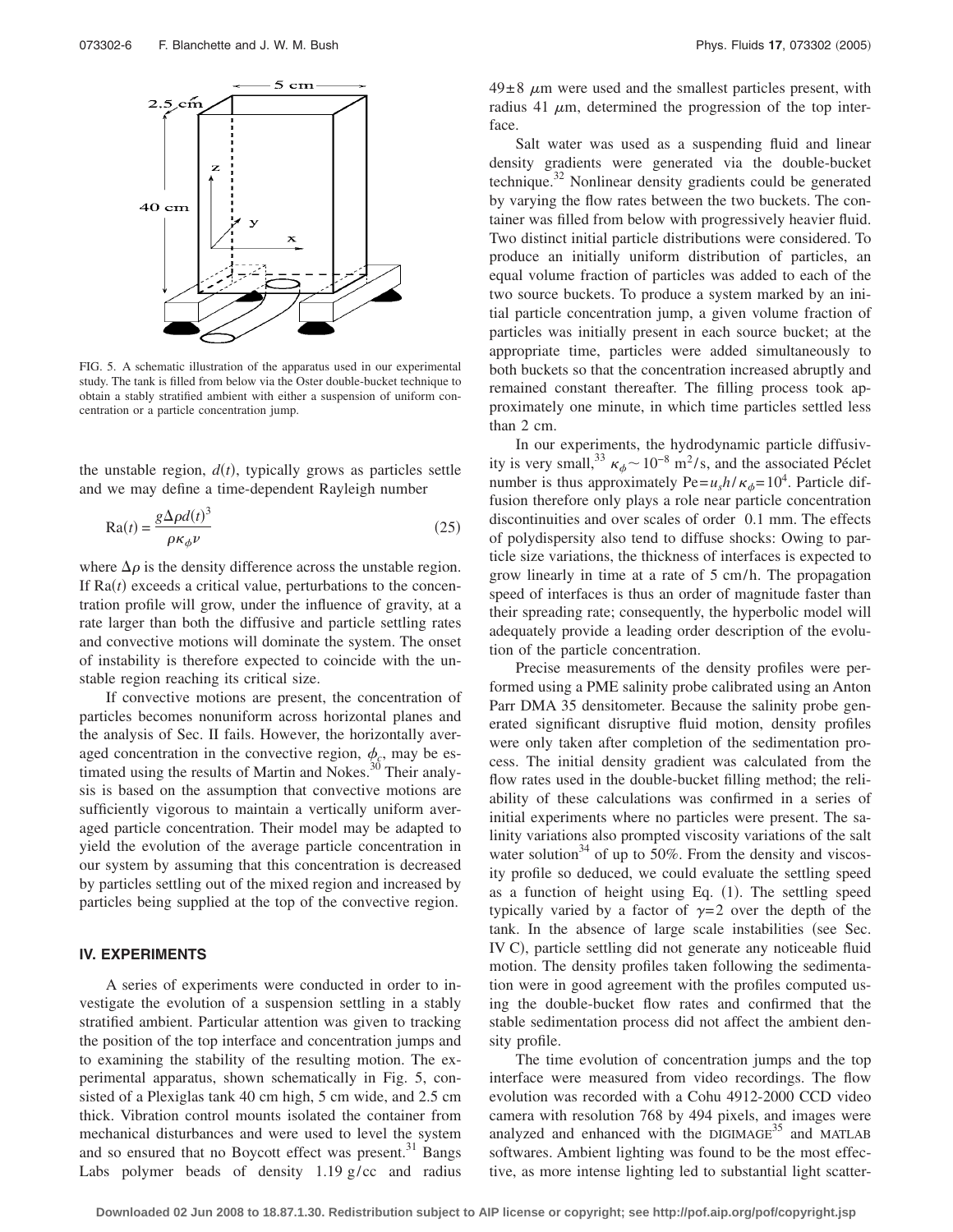

FIG. 6. Position of the top interface of a suspension with  $\phi_i = 1.5\%$  settling in a stratified ambient with a (a) weak ( $\gamma$ =0.4) and (b) strong ( $\gamma$ =3.1) density gradient. The dashed curves correspond to the theoretical predictions deduced by neglecting hindered settling and the solid curves are obtained by using Eq. (16). The stars indicate experimental measurements of the progression of the top interface. A typical error bar is shown. The corresponding density profile is shown on the top right.

ing and an associated loss of contrast across interfaces. The camera was located 4 m away from the container in order to eliminate parallax effects, and had a 60 by 40 cm field of view. The DIGIMAGE software allowed us to track the light intensity. The position of the top interface was tracked by tracing the evolution of a vertical slice through the fluid domain. The top interface was defined as the position where the reflected light intensity increased abruptly from a value corresponding to particle-free fluid to that of the suspension. Similarly, the position of a jump in particle concentration was defined as the position where the light intensity changed abruptly. The variations in light intensity typically occurred over a distance of several millimeters, owing principally to the polydispersity of the particles used and the associated range in settling speeds. We defined the position of the shock or top interface as the center of the transition region. The thickness of the transition region limits the accuracy with which we may determine the position of the shock, as is reflected in the error bars in Figs. 6 and 7. Qualitative observations of the particle concentration were deduced by measuring the intensity of the reflected light. Images of the convective instabilities were captured using DIGIMAGE and contrasts were enhanced using MATLAB.

#### **A. Time evolution of the top interface**

Figure 6 shows the progression of the top interface in the presence of relatively [Fig.  $6(a)$ ] weak and [Fig.  $6(b)$ ] strong



FIG. 7. Progression of a particle concentration jump, with  $\phi_a = 0.5\%$  and  $\phi_b = 2.0\%$ , settling in a stably stratified ambient with a (a) weak ( $\gamma = 1.0$ ) and (b) strong  $(\gamma = 2.3)$  density gradient. The dashed curves correspond to theoretical predictions deduced by neglecting hindered settling and the solid curves are obtained by combining Eqs. (7) and (17). The stars are experimental measurements of the progression of the concentration jump and the dotted line indicates the recorded progression of the top interface. A typical error bar is shown. The corresponding density profile is shown on the top right.

stratifications. The stars indicate experimental measurements while the solid line was computed via Eq. (16). Computations deduced through the neglect of hindered settling are also plotted as the dashed line for the sake of comparison. In both experiments, the initial particle concentration is 1.5%. In the case of a weak stratification  $[\gamma=0.4,$  Fig. 6(a)], the ambient stratification is predicted to cause the particle concentration to increase to 2.2% by the time the suspension is completely settled out. Although no quantitative measurements could be made of the particle concentration, variations in the reflected light intensity indicated that  $\phi$  increased appreciably as the particles settled. For small values of  $\gamma$ , the total settling time may be predicted to within an error of approximately 5% by neglecting hindered settling. Moreover, because the settling speed of the particles only varies by a factor of 0.4, the velocity of the top interface is nearly constant.

In the case of strong stratification  $[\gamma=3.1, \text{Fig. 6(b)}]$  the presence of the ambient stratification greatly affects the sedimentation process. The concentration is predicted to increase from 1.5% to approximately 5.9% by the time the interface reaches the bottom of the container. In order to describe accurately the progression of the interface, the effects of both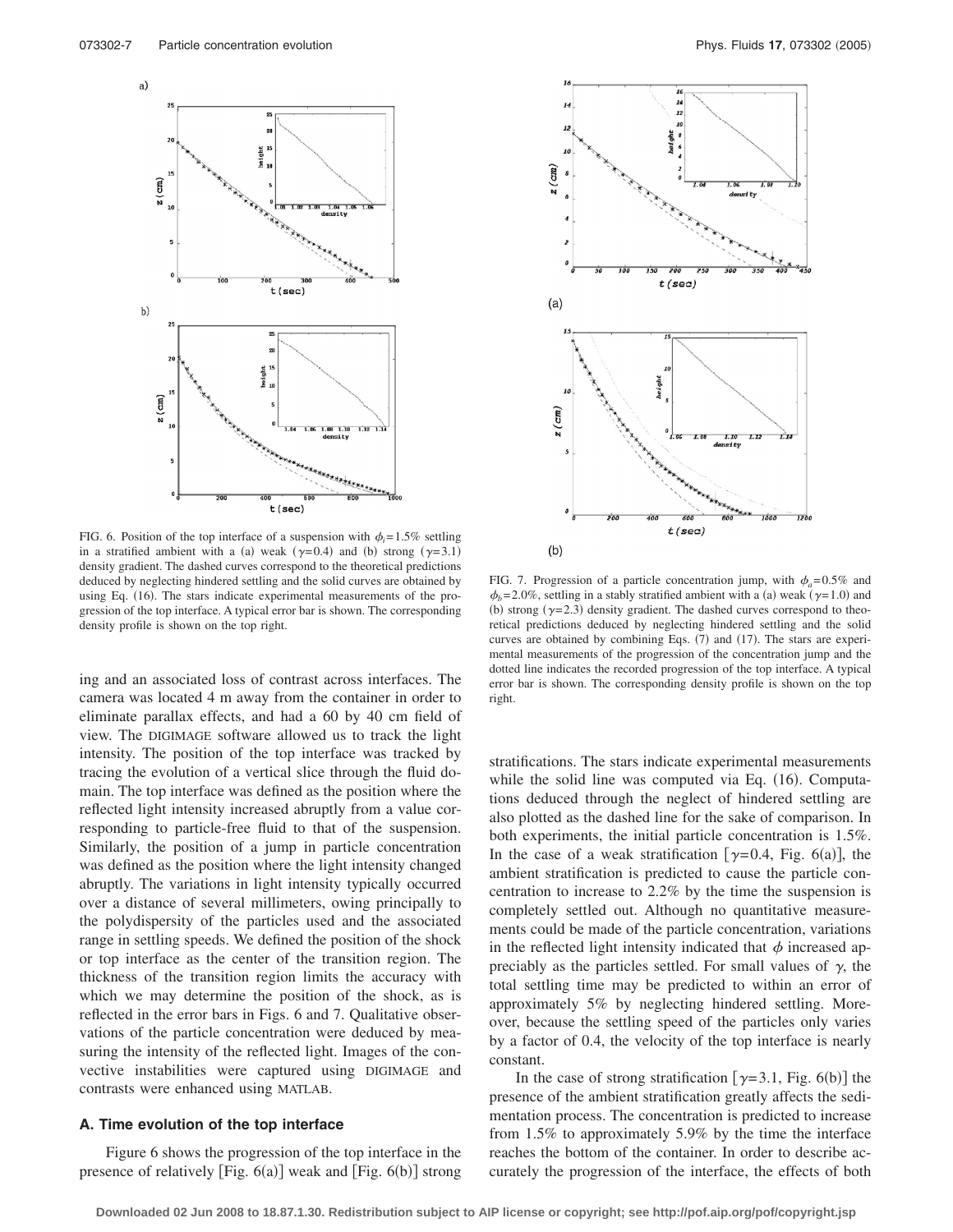hindered settling and of the ambient stratification must be taken into account, as may be seen from the relatively large error (20%) obtained by neglecting hindered settling (dashed curve). The theoretical prediction (16) is seen to yield good agreement with experimental measurements for both small and large  $\gamma$ .

# **B. Concentration jump**

The progression of a concentration jump is shown in Fig. 7 for particles settling in relatively  $[Fig. 7(a)]$  weak and  $[Fig. 7(a)]$ 7(b)] strong density gradients. In both experiments, initial particle concentrations above and below the interface are, respectively,  $\phi_a = 0.5\%$  and  $\phi_b = 2.0\%$ . Computations made neglecting hindered settling are also plotted as the dashed line for the sake of comparison. The dotted line indicates the observed progression of the top interface. It may be seen in both experiments that the top interface propagates faster than the concentration jump, as one expects on the basis of Eq.  $(17).$ 

For  $\gamma = 1.0$  [Fig. 7(a)], the ambient stratification is predicted to cause the particle concentration to increase to  $\phi_a$  $= 0.9\%$  and  $\phi_b = 4.0\%$  by the time the concentration jump reaches the bottom of the container. As was the case for the top interface, systems with small values of  $\gamma$  are marked by a nearly linear concentration jump progression. Qualitative observations of the particle concentration again showed that  $\phi$  increased significantly as settling proceeded. For  $\gamma = 2.3$ [Fig. 7(b)], the velocity of the concentration jump is clearly not constant and the final particle concentrations are predicted to be larger,  $\phi_a = 1.4\%$  and  $\phi_b = 5.9\%$ , respectively. Neglecting hindered settling largely underpredicts the position of the concentration jump as indicated by the dashed curve in Fig. 7(b). Experimental observations are again well described by the theory of Sec. II.

# **C. Instability**

Our experimental arrangement was such that the criterion (24) could only be qualitatively verified. In particular, the precise point where instability first develops is difficult to ascertain because of the presence of suspended particles both above and below the region of instability. The presence of instabilities was observed through the formation of large scale structures such as convective plumes and rolls that could be observed through variations in the reflected light intensity.

Particles settling in a linear density gradient or in a concave density profile,  $d^2 \rho_f / dz^2 > 0$ , were seen to remain stable: Particles settled as individuals without generating any large scale convective motions. However, an initially uniform concentration of particles settling through a density jump was seen to give rise to particle plumes in the bottom region, in accord with previous observations.<sup>20,21</sup> Initially uniform particle concentrations settling in a stably stratified ambient where the density tends to a constant toward the bottom of the tank also developed instabilities. Figure 8 summarizes the stability characteristics of the two generic density profiles.

Images were captured of the instability resulting from an



FIG. 8. A schematic illustration indicating the bulk stability of stably stratified ambients through which an initially uniform particle concentration settles. (a) If the fluid density gradient is constant or decreases with height such that (24) is satisfied, the resulting bulk density profile will remain statically stable. (b) and (c) A uniform initial particle concentration settling in a density profile such that the fluid density gradient vanishes with depth becomes statically unstable. (d) Density jumps also result in the formation of instabilities.

initially uniform concentration of particles  $(\phi_i = 1.5\%)$  settling in a stable linear density gradient matching continuously onto an underlying region of constant density. In the early stages of the experiment, no fluid motion was observed and particles settled as individuals. The particle concentration was seen to increase in the stratified region while remaining constant in the homogeneous region. As particles settled, the particle concentration at the top of the homogeneous region came to exceed that of the bottom by an amount sufficient to prompt the formation of particle plumes. The resulting convective motions are apparent in Figs. 9 and 10. Figures  $9(a) - 9(c)$  show a region of high particle concentration (light) overlying a region of low particle concentration (dark). The initial and final density profiles are shown in Fig. 9(d); the initial profile was calculated from the doublebucket flow rates, and the final profile measured using the density probe. Although the presence of particles in both the upper and lower regions obscures them, plumes of high particle concentration, highlighted in Fig.  $9(a)$ , develop and sink. The sinking plumes arose predominantly along the sides of the container while upwelling arose in the center. Each plume contained a large number of particles and resembled those arising in generic Rayleigh-Bénard convection. Persistent regions of high and low particle concentration near, respectively, the walls and center of the container indicate the presence of a large convective roll.

The pictures shown in Fig. 9 were taken almost 10 min after the filling of the tank, by which time the particle concentration had increased significantly in the stratified region; specifically, computations suggest that the concentration in the top region should be in excess of 3% while the particle concentration in the lower region remains constant at  $\phi$  $= 1.5\%$ . The observed plumes typically had a diameter of 4 mm and velocity of 1 cm/s, values consistent with plumes formed through Rayleigh-Bénard instabilities driven by a density difference equal to that due to the excess particle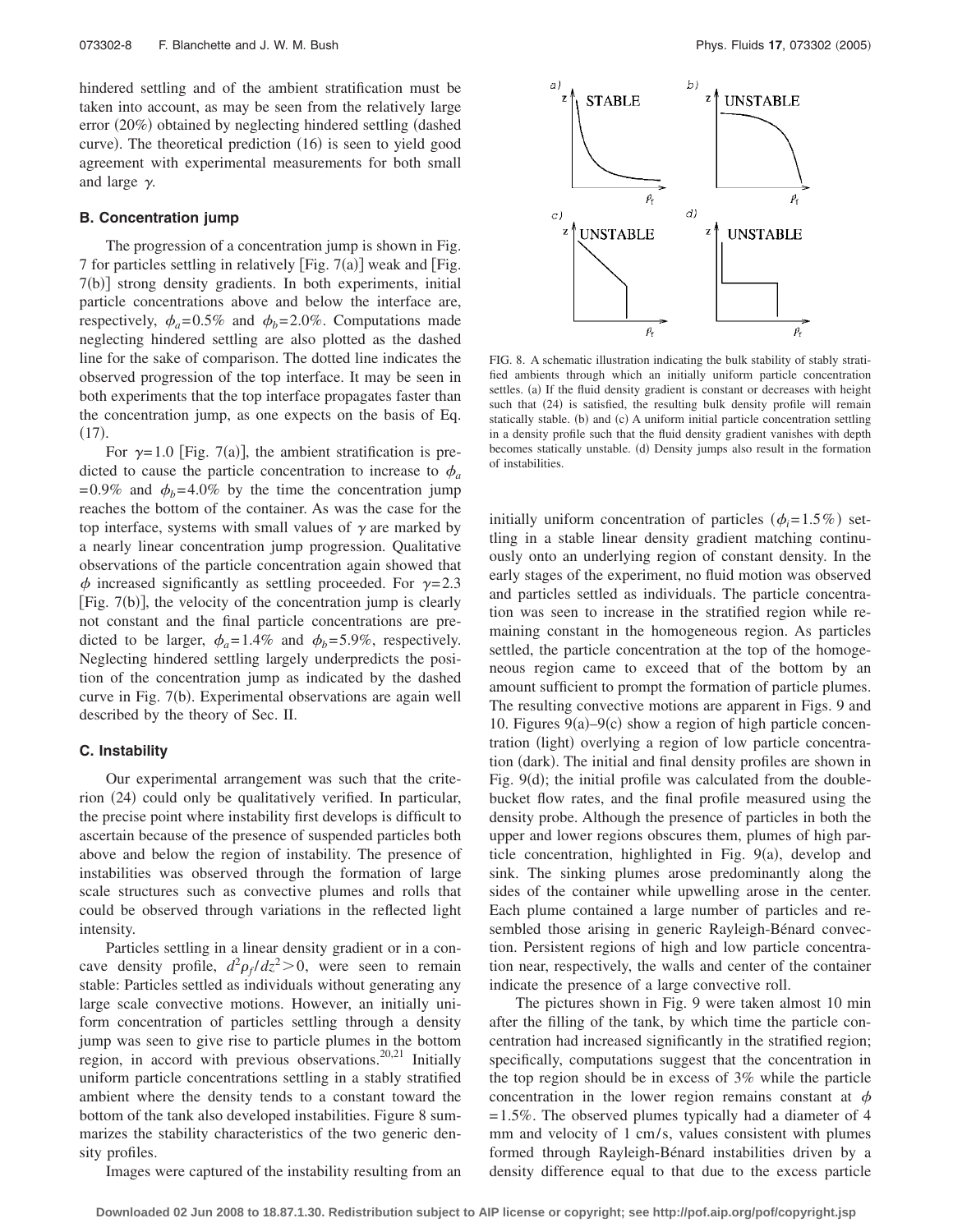

FIG. 9. The convective motion prompted by an initially uniform concentration of particles settling in a constant density gradient overlying a region of constant density. The corresponding initial and final density profiles are shown in (d). The formation of centimetric plumes beneath the critical height  $z_c$ = 29 cm is observed. Pictures were taken at 30 s intervals and the region of high concentration is seen to remain stationary while particle plumes are shed continuously. Note that the contrasts were accentuated using MATLAB; particles are also present in the lower region. Scale bars are 1 cm.

concentration present in our system. Two counter-rotating convective rolls with typical speed 1 cm/s could also be observed, showing a vigorous upflow near the center of the container and downflow along the walls.

It may be seen in Fig. 9 that the region of high particle concentration does not progress downward. In the absence of

> $a)$ b)

FIG. 10. Images of the top interface as it settles through (a) a stably stratified ambient in a stable region  $(z \gt z_c)$  and later through (b) a region of constant density where convective motion occurred  $(z \lt z_c)$ . The initial and final density profiles are shown in Fig. 9(d). The density remains approximately constant for  $z \leq z_c$  and decreases linearly for  $z \geq z_c$ . (a) The top interface is horizontal and relatively sharp when particles settle in a density gradient and do not generate convective overturning. (b) When the top interface reaches a region of constant density in which particles generate convective rolls, the interface becomes diffuse and tilted. Scale bars are 1 cm.

instability, the high  $\phi$  region would have traveled approximately 1.5 cm between the times images  $[Fig. 9(a)]$  and  $[Fig. 1.5]$ 9(c)] were captured. Instead, in the 5 min following the apparition of the first particle plumes, the region of high concentration remained stationary and shed particle plumes into the underlying region. The initial density profile  $[Fig. 9(d)]$ shows a linear ambient density gradient in the region where particles settled as individuals,  $z \geq z_c = 29$  cm and nearly constant fluid density in the unstable region,  $z \leq z_c$ , where  $z_c$ denotes the critical height below which convection is observed. This density profile indicates that convective instability developed in the region where the density gradient vanished, in accord with criterion (24). Also, the final density profile shows that only limited mixing occurred at the top of the region of constant density; no significant entrainment of fluid from the stably stratified region was observed. Once instability was initiated, particles were transported primarily through convective rolls, with speeds that exceeded the settling speed of individual particles by an order of magnitude. The underlying region of uniform density thus appeared well mixed and the horizontally averaged particle concentration was approximately uniform for  $z \leq z_c$ .

Figure 10 illustrates the progression of the top interface [Fig.  $10(a)$ ] above and [Fig.  $10(b)$ ] through the unstable region. While in the stably stratified region, the top interface remained nearly horizontal and relatively sharp [Fig.  $10(a)$ ]. A slight tilt of the interface is observed, presumably owing to the underlying convective motion, but the interface velocity was not affected by the presence of instabilities in the lower region. However, as the top interface reached the unstable region, its downward velocity increased and exceeded the settling speed of individual particles. The interface also became increasingly diffuse and appeared significantly tilted [Fig. 10(b)] as it was distorted by convective motions.

We note that the plumes observed in our experiments are qualitatively different from those observed by Srdič-Mitrovič *et al.*<sup>36</sup> In our experiments, each plume involves a large number of particles and forms because of variations in particle concentration in a fluid of nearly uniform density while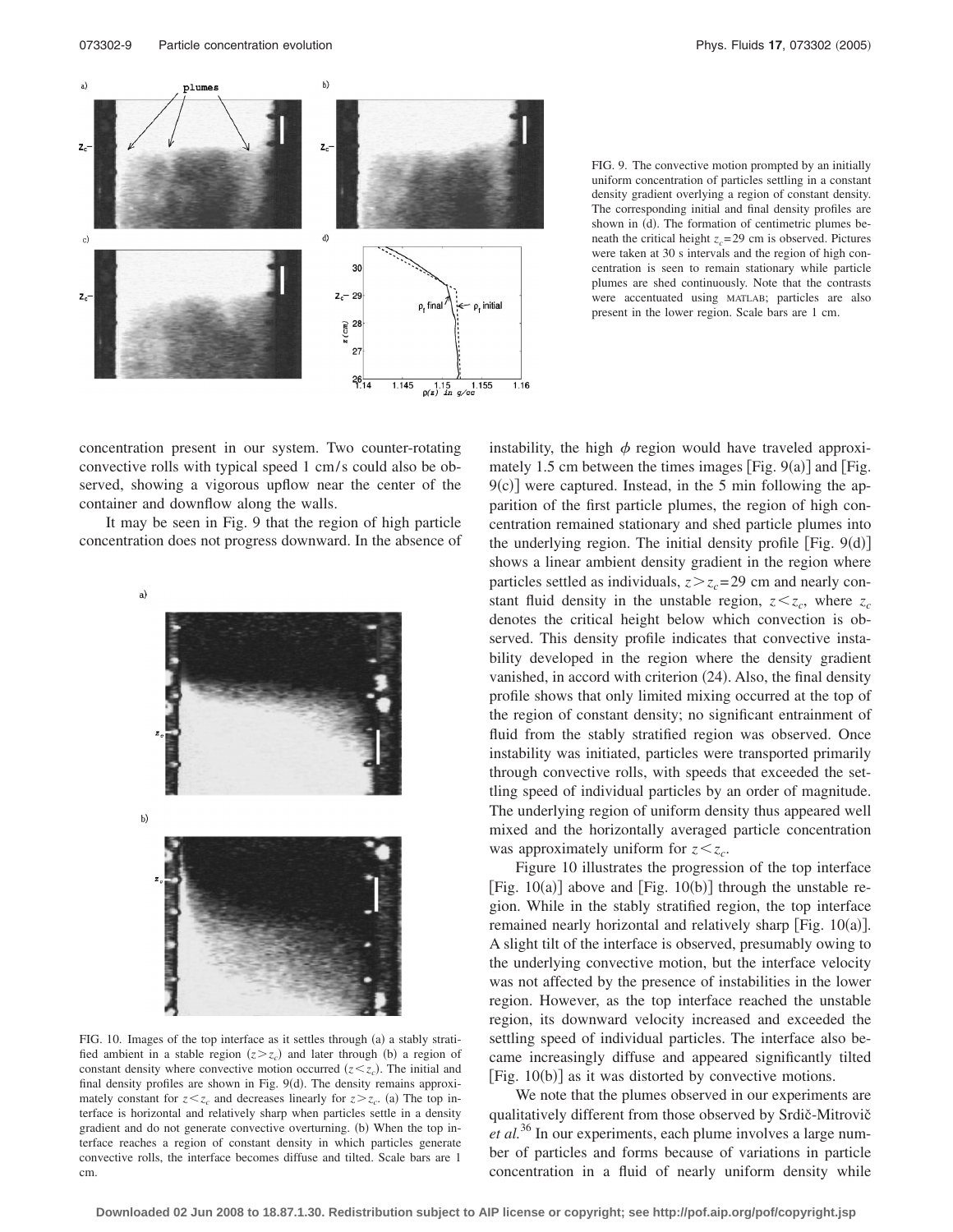Srdič-Mitrovič *et al.* recorded plumes forming behind individual particles settling through a density interface. Here particles are not expected to entrain lighter fluid from above as their Reynolds number is less than 0.1 and the density gradient is very weak in the region where instabilities develop. The instabilities observed here are also qualitatively different from the double-diffusive instabilities that may arise when hot particle-laden fluid overlies cold particle–free fluid. $37$ Sedimentary double-diffusive convection is characterized by millimeter scale, sparsely distributed particle fingers rather than the relatively large convective rolls observed in our experiments. Moreover, particle fingers are rapidly initiated whereas in our experiments approximately 10 min were required before the appearance of the first convective rolls. This delay suggests that the system becomes convectively unstable only after the establishment of a region of high particle concentration in a region of little or no fluid density gradient. Experimental observations thus support the relevance of the simple physical picture presented in Sec. III.

# **V. CONCLUSION**

By generalizing the results of  $K$ ynch<sup>15</sup> to the case of an ambient with vertical settling speed variations, we have obtained means to predict the time evolution of the concentration of particles settling in a stratified ambient. The basic scenarios of shock and expansion fan are similar to those arising in a homogeneous environment: in the dilute limit  $(\phi \le 15\%)$ , particle concentration jumps give rise to expansion fans if the lower concentration is less than the upper concentration, and travel as shocks otherwise. However, the stratified case is richer due to the time dependence of the particle concentration; specifically, the presence of a settling speed gradient causes the particle concentration to increase in time, thus enhancing the influence of hindered settling. In the case of a linear settling speed gradient, a new analytical expression (14) describing the evolution of the particle concentration was derived. The validity of the theoretical predictions describing the progression of the top interface (16) and concentration jumps (17) was verified experimentally by measuring the time evolution of a suspension of latex particles settling in salt stratified water. Good quantitative agreement was found, and the relative importance of hindered settling and ambient stratification could be readily distinguished.

In the presence of a density gradient, sedimentation may lead to the formation of convective instabilities through the development of gravitationally unstable bulk density distributions. Such instabilities modify qualitatively the physical picture described in Sec. II and dominate the time evolution of the system. We developed a criterion (24) for the stability of an initially uniform suspension settling in a stably stratified ambient. If the initial particle concentration is uniform, an unstable density gradient will form provided the magnitude of the ambient density gradient decreases sufficiently at large depth. Experiments showed good qualitative agreement with our stability criterion. A similar criterion may be obtained for cases where the settling speed variations are due to viscosity rather than density gradients. Viscosity gradients

are easily handled by replacing Eq. (21) with a corresponding expression in terms of viscosity variations

$$
\frac{U_s(z_0)}{U_s(z)} = \frac{\nu(z)}{\nu(z_0)}.
$$
\n(26)

Variations in settling speed resulting from variations in particle size (as may arise with chemically active particles) may be taken into account using a similar approach.

Systems where an unstable ambient density profile is stabilized by a particle concentration increasing with depth (clear, heavy fluid overlying light, particle-laden fluid) are known to become unstable as settling particles release light fluid underlying heavier fluid.<sup>38</sup> In our experiments, the ambient stratification was always statically stable so that such instabilities were not observed. The initial particle concentration profile was also statically stable, being either uniform or increasing with depth, in contrast with the experiments of Hoyal *et al.*<sup>20</sup> and Parsons *et al.*<sup>21</sup> where the lower region was initially particle free. Therefore, in our experiments, particle concentration variations generated by settling through an ambient stratification were the only cause of the observed convective motions.

When an initially uniform particle concentration settles in a density gradient overlying a region of constant density, convective rolls similar to those forming in a Rayleigh-Bénard instability are observed. As noted in Sec. IV C, those instabilities are qualitatively different from double-diffusive instabilities. The particle induced instabilities observed here are characterized by relatively large, centimeter-scale plumes and may only form after particle concentration has increased sufficiently at the top of the unstable region, thus delaying their appearance. Our experimental observations, therefore, confirm that particle-driven instabilities may be a dominant feature of sedimentation in a stratified ambient even when no sedimentary double-diffusive instabilities are present.

While we derived in Sec. III criteria for the development of a statically unstable bulk profile, these will not necessarily correspond to criteria for convective instability. Convective motions are expected to dominate the transport of particles if the velocity of the convective rolls is large relative to the settling speed of particles. If both individual particles and convective motion have low Reynolds numbers, convection will be dominant if

$$
\frac{U_c}{U_s} = \frac{\Delta \rho l^2}{(\rho_p - \rho_f)a^2} \gg 1\tag{27}
$$

where  $\Delta \rho$  is a typical density difference over the unstable region and *l* is the height of the unstable region. The instability mechanism presented in Sec. III is thus potentially important as particle-laden rivers enter the oceans. As particles settle out of the fresh river water into the relatively dense, saline ocean water, their concentration increases which may cause the formation of particle plumes dominating particle transport.<sup>20,21</sup> Also, suspensions settling through the thermocline in the ocean are likely to satisfy (24) once below the thermocline and the transport of particles is then expected to occur predominantly through convective rolls of particleladen plumes.